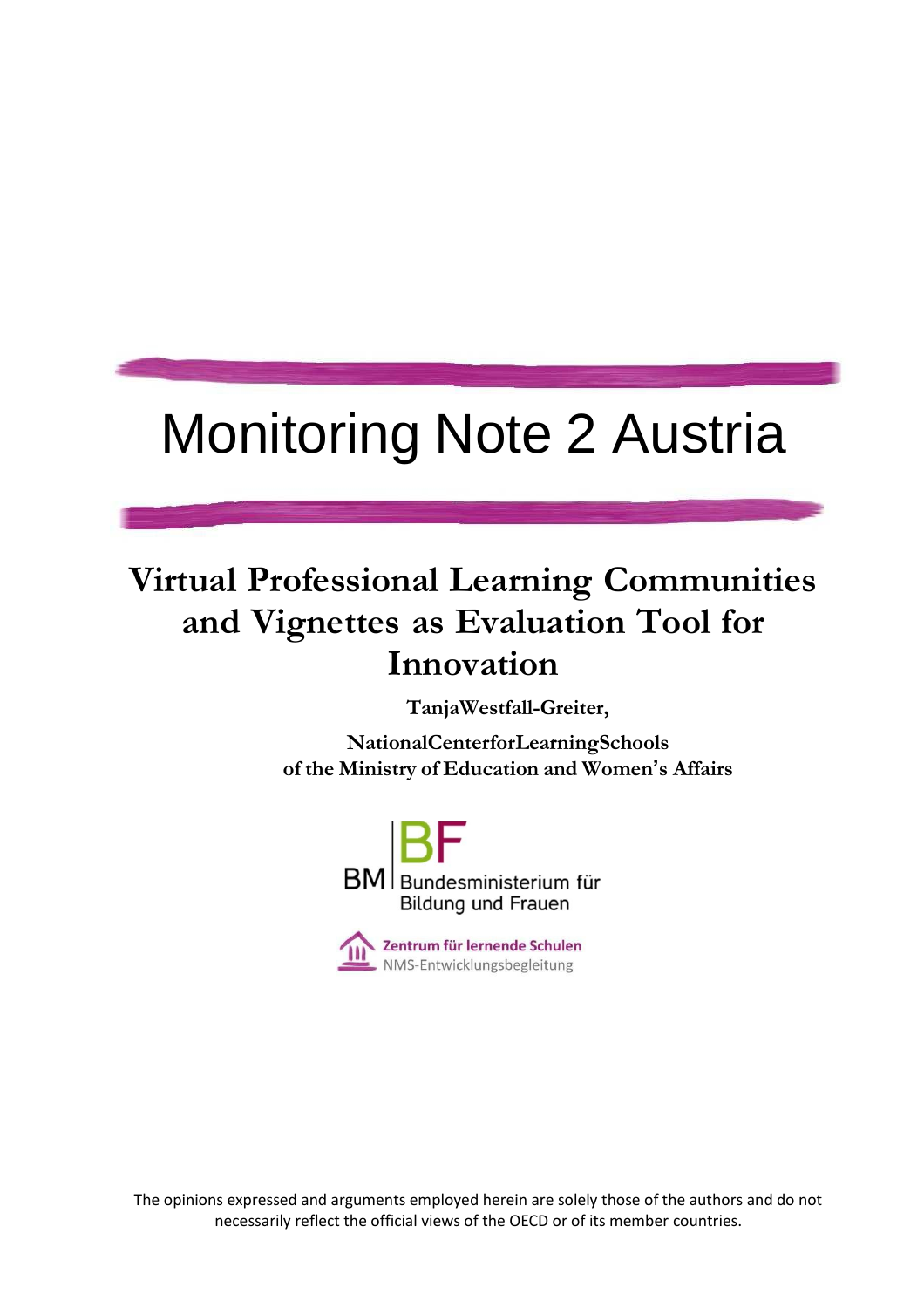

### **Contents**

| 2. Rethinking the working definition of Innovation at the Center for Learning Schools3 |  |
|----------------------------------------------------------------------------------------|--|
|                                                                                        |  |
|                                                                                        |  |
|                                                                                        |  |
|                                                                                        |  |
|                                                                                        |  |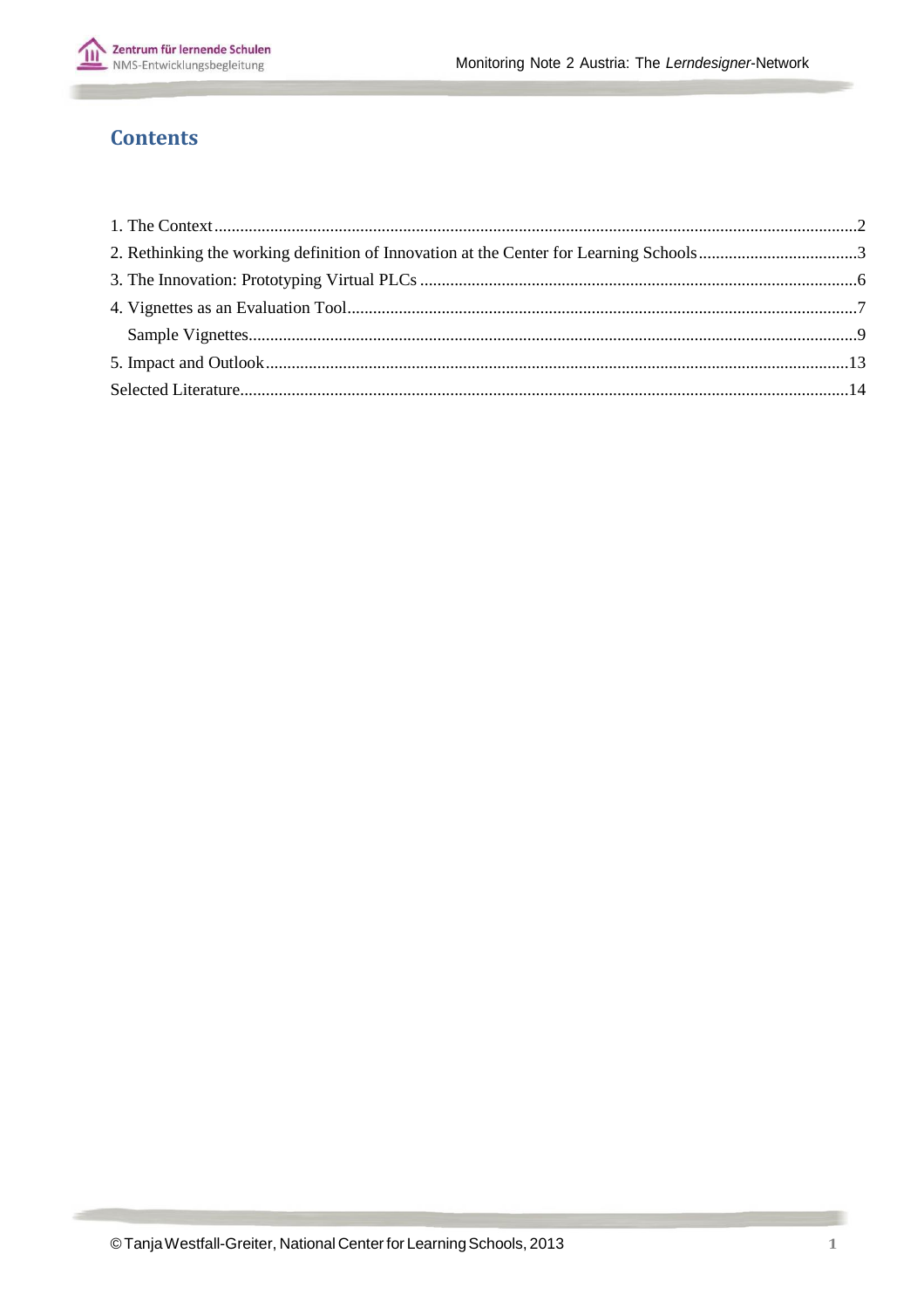

## <span id="page-2-0"></span>**1.The Context**

As reported in Austria's Monitoring Note 1 for Phase 3 of the OECD's Innovative Learning Environments project, Austria participated in Level 2 of the project and trialed virtual professional learning communities (PLC) in the *Lerndesigner*-Network as an innovation. *Lerndesigners* are teacher leaders acting as change agents, a new role initiated during the pilot of the *Neue Mittelschule* (NMS) that which has since led to a mandated school reform in lower secondary. (For details, please refer to Austria's System Note and Monitoring Note 1.)

The virtual PLC innovation was driven by the following questions:

- How can *Lerndesigners* be kept up-to-date with on-going development on national and local leves in order to sustain development at their schools?
- How can they remain connected to the *Lerndesigner*-Network as a community of practice on the national level?
- How can they be encouraged to participate actively and fully in nationwide development processes?

The goal of the Austrian project was to 1) further explore the impact of digital networking on the *Lerndesigner*-Network, 2) initiate and foster online intraschool PLCs as a nationwide innovation strategy, and 3) evaluate the impact of these efforts on the community of practice. Since Monitoring Note 1 was written, activity on the NMS Platform has far exceeded expectations, in large part due to the redesign of the virtual environments in which *Lerndesigners* work. In the 2013/14 school year, 1.4 million hits were registered on the platform, which includes virtual courses, the *Online Lernatelier* Meta-Course for the *Lerndesigner*-Network and the online library for NMS development.

Currently there is an average of 1,500 active hits per week in the *Online Lernatelier*, and since the beginning of the 2014/15 school year one third of the community has actively accessed materials or postings. Based on informal surveys and feedback, it is estimated that over three-fourths of the community reads the postings they receive via email and are thus passively active in the development issues addressed in the *Lerndesigner* community. A particularly active forum topic recently was the question of how to be effective as a *Lerndesigner*. The challenges of being a change agent and teacher leader bring the community together and they provide one another with collegial support.

During the innovation, vignettes were piloted as an embedded evaluation tool. Initial results were presented at the ILE Coordinators' Meeting in Paris on June 20, 2014 (see Appendix). The vignette method appears to be a viable and effective evaluation tool when the question of how the learners experience the environment is important to the innovators. Through vignette-driven interviews, evaluators can conduct conversations with innovators to explore the impact of the innovation on the learners. Vignettes alone are, however, most likely not enough to provide innovators with the evidence they need to make decisions during and after a prototyping phase.

Claus Otto Scharmer's work in presencing an emerging future is a foundation of work in system development and reform at the Center for Learning Schools (CLS) in Austria. As Scharmer defines a prototype, it "explores the future by doing something small and quickly that generates feedback from all the key stakeholders and allows you to evolve the idea" (2011, pp. 3-4). The goal of prototyping is to "fail early and learn quickly" during innovation. This understanding drove the piloting of virtual PLCs. A prototype was created and rapidly adapted during the innovation.

In Monitoring Note 2 we first respond to the feedback of ILE systems analysts to Monitoring Note 1 regarding the theoretical framework for innovation, then report the results of the innovation and the piloting of vignettes as an evaluation tool.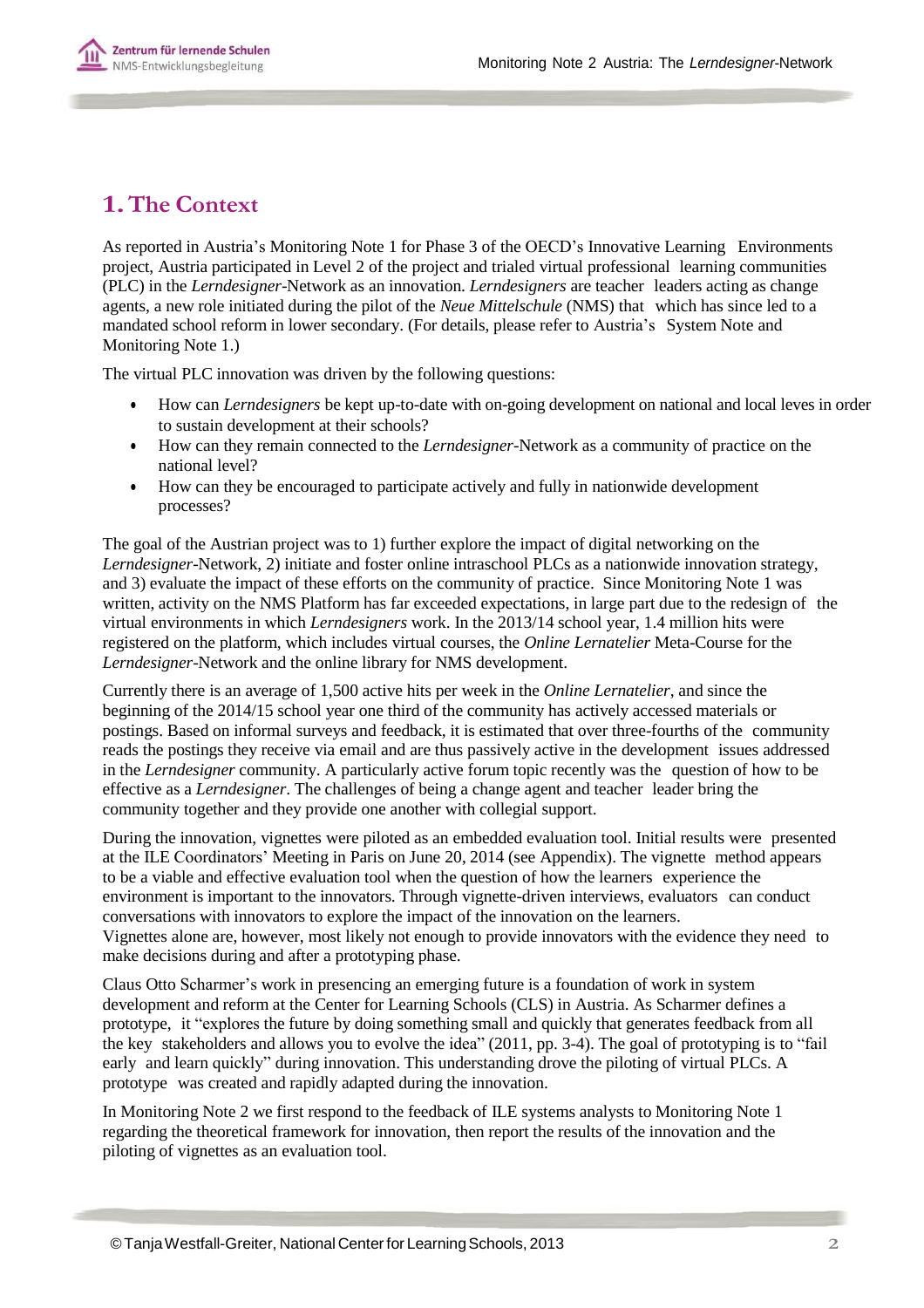

# <span id="page-3-0"></span>**2. Rethinking the working definition of Innovation at the Center for Learning Schools**

Throughout the innovation process in the prototyping of virtual PLCs, the project team at the CLS was struggling with the definition of innovation. Before the ILE project, the CLS had only scratched the surface of what innovation means, focusing more on diffusion of innovation, in great part due to the system development work involving implementation of a new school form (see Monitoring Note 1). The focus for system developers was on ensuring that innovation is so widely adopted that it is able to sustain itself and become part of the "way we do things around here." Drawing on Rogers' analysis of the speed and spread of adoption, we were interested in when and how an innovation reaches critical mass within the rate of adoption. Rogers' categories of adoptors on the classic S-curve resonated with many school principals and Lerndesigners: innovators, early adoptors, early majority, late majority and laggards (1962, p. 150). In the context of NMS implementation this critical mass is achieved on paper through the implementation schedule, but real adoption of the reform and the practice transformation through "3-C Orientation" (competence, criteria, complexity) as self-sustaining productive innovation drivers across the system was expected to follow the S-curve:



A recent reflection from a *Lerndesigner* illustrates these phases in the transformation of assessment practice:

*Resonance from students and parents is very positive, because thanks to backwards design they know from the very beginning what is coming and exactly what I assess and what exactly I am looking for. … There are no more surprises in assessment.*

*In the 12/13 school year I only worked with a few people and we tried things out (and made a lot of mistakes, which I am appalled by now). I also convinced my principal that wie can only work this way and he always supported me (required professional development, required use of rubrics in all NMS classes) and since last year all NMS teachers work with the rubrics and now no one complains anymore.*

*It has become normality.*

*Now discussions are no longer about "WHY do I have to do that?", but rather "How can I go about this so that it works? Where have I made mistakes and how can I take care of them?"*

Although Rogers' S-curve seems to be evident in this personal account, it is only partly of use for the CLS. ILE systems analysts also questioned this theoretical framework in their feedback to Monitoring Note 1. As a result, the CLS began exploring the term during the 2013/14 school year. In January 2014 the CLS introduced a new approach based on James Spillane's (2013) notion of (leadership) practice as a situated phenomenon which stretches across people and space was integrated into the work with school principals, *Lerndesigners,* teacher educators and textbook developers. The CLS proposed two hypotheses and formulated two questions for school leaders: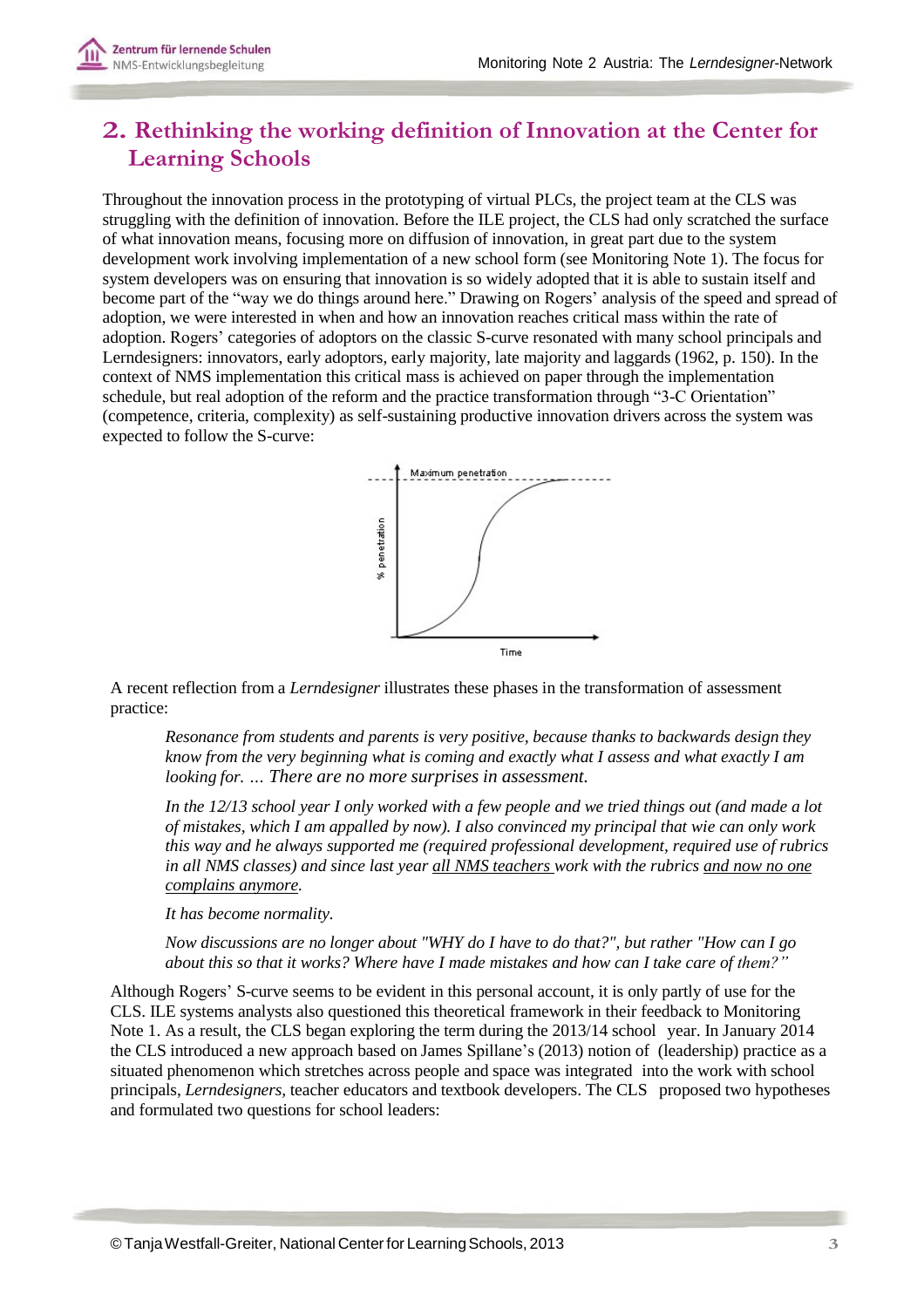

| Hypotheses:                                | Questions:                                  |  |
|--------------------------------------------|---------------------------------------------|--|
| 1. Innovations are changes in the          | What new interactions have emerged at       |  |
| interactions, which emerge and are         | our school because of the NMS reform?       |  |
| enabled by new tools, routines and         | How? Which new tools, routines and          |  |
| structures.                                | structures enable these interactions?       |  |
| 2. The NMS creates new situations in which | How is leadership practice in situations at |  |
| actors interact.                           | our school enabled? Hindered?               |  |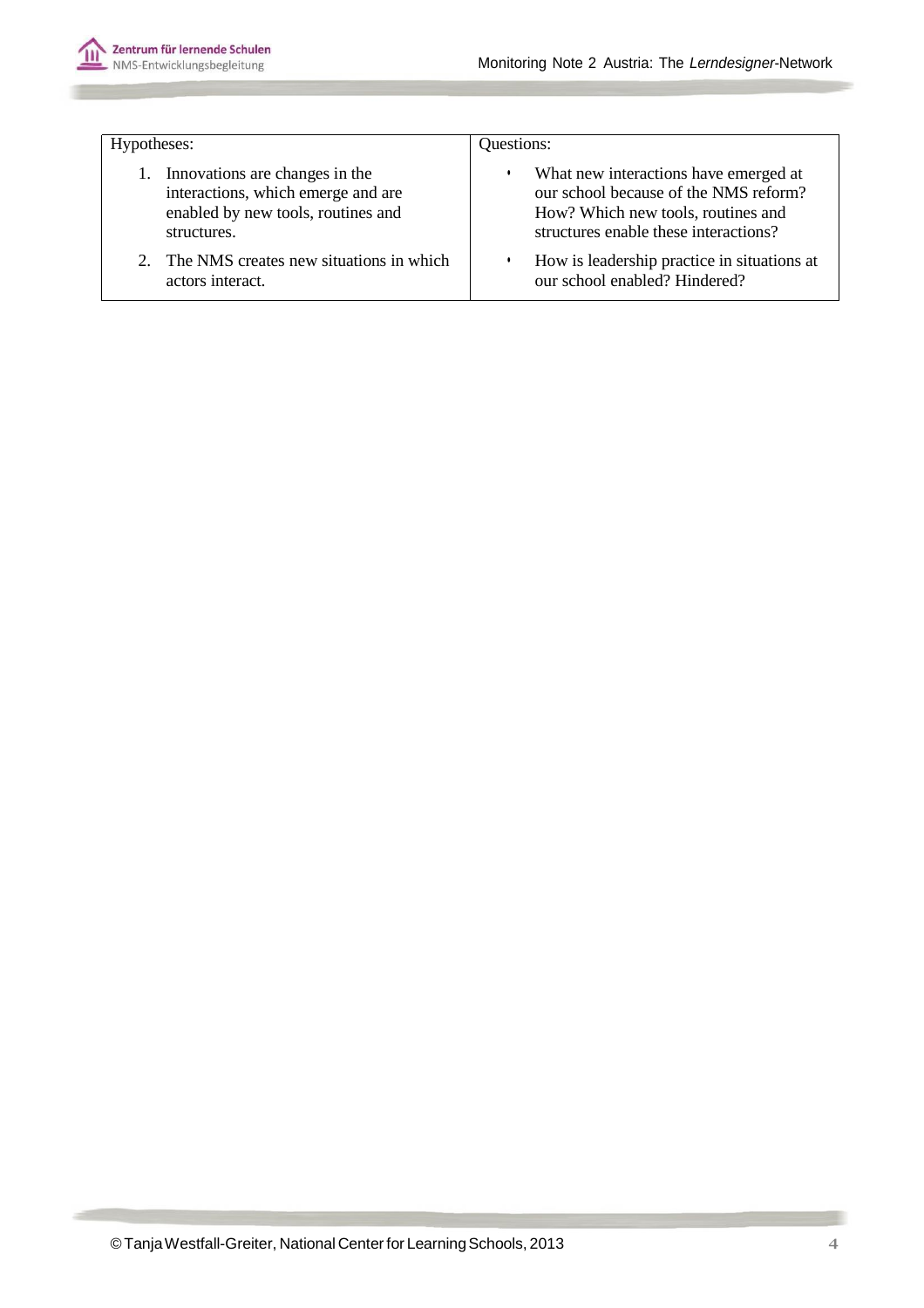

Similarly, textbook developers who are engaged in developing new instructional materials for the NMS received the following questions:

- What situations are created by a textbook?
- What tools, routines and structures are enabled by a textbook?
- How does this affect the teacher's practice? The students' practice? The parents'? The tutors'?
- What practice should be enabled for the NMS? What practice should be hindered?

While this approach to exploring innovation proved to be very helpful for actors in the system who are confronted by required changes in the school reform, the CLS was still unsatisfied with this working definition because it is too loose to describe the practitioner-driven innovation we want to foster. In an attempt to find common denominators among published work regarding innovation which may or may not be on the radar of mainstream education research, the CLS explored sources produced by nongovernmental organisations, foundations and private industry. This milieu is generally unfamiliar to education researchers and may even be judged inferior because it has not been exposed to their rigorous criteria and peer review. Yet it is in this milieu that the educational innovation discourse is taking place, both in the ILE and beyond.

Up to this point, the terms environment, milieu, system and ecosystem have been used and the spectrum of innovation from incremental change to transformation has been addressed by key thinkers in the field of innovation. This range seems to be an inevitable way of addressing the situatedness of innovation. If we frame innovation in professional practice as Hargreaves does, we can address the situatedness of practice. Hargreaves notes that transformation "is a big word, one that implies a profound change grounded in some radical (or discontinuous) innovation, not just incremental innovation" (2003, p. 26). He analyses the innovations by mapping them out on a scale and relating them to what teachers do and their impact on professional practices. Incremental innovation is a minor change close to existing practice, radical is defined a major change far from existing practice.

Building on James Spillane's work in the practice of leadership (2013), we see that 1) each situation is unique and non-recurring, 2) it is the situation that defines whether or not the activity is innovative, and 3) innovation is manifested in the change of tools, routines, structures and people. In this regard, it can be argued that teaching is a complex activity in which teachers innovate daily in that they respond to unique situations with situated, one-time solutions in the classroom.

This poses a problem for the CLS, which could and should serve as a steward of the emergent. Innovation must therefore be defined in such a way that it is something other than responsive teaching, e.g. as a conscious, planned change in tools, routines, people. As a result, the CLS is currently working with the following definition of innovation to see if it is viable for system, school and instructional development.

Innovation in its verbal sense is an **act of "going into the new"** on the part of **practitioners**. They do this by realising via prototypes a previously unknown, conscious, planned change in tools, routines, structures and/or people in response to apparently intractable problems. The change permanently affects which situations are enabled and hindered in the environment, thereby changing the experience and practice of all involved.

Practitioner-led educational innovation in the microcosm should be:

- **Unknown** in the accessible domain of public and professional knowledge
- **Untried** in the context of the innovation
- **Connected to an intention** of defensible professional and public value
- **Informed** regarding what is already out there
- **Conscious**
- **Rapid, rough** and **risky**
- **Evaluated** in relation to intention and impact
- **Made public**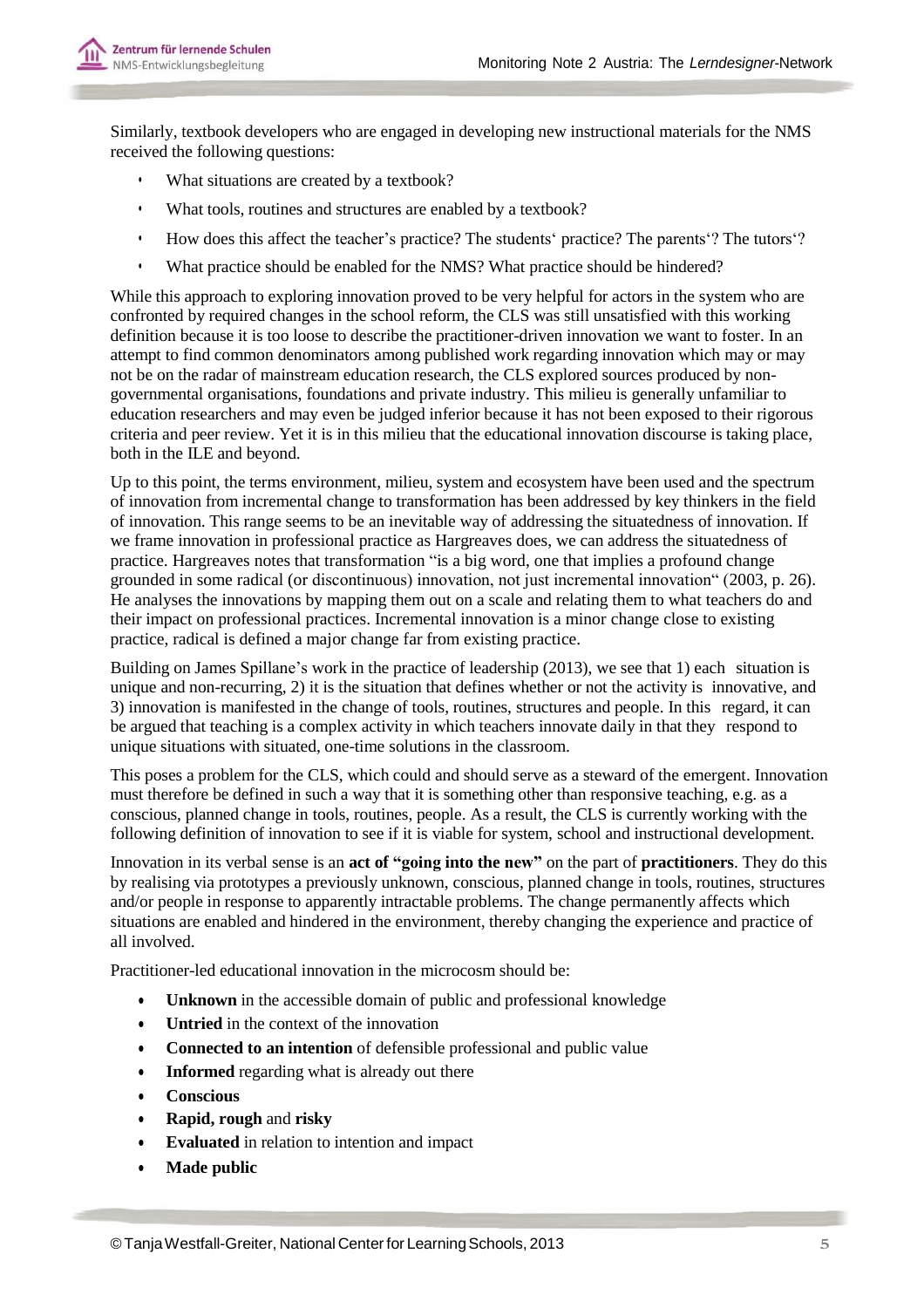System-wide innovation may be known in the accessible domain of public and professional knowledge but is new to the macrocosm. This includes knowledge gained from school effectiveness research as well as knowledge from other scientific disciplines and domains in society. To avoid thinking in vertical levels, we have chosen to think of micro- and macrocosms, i.e. wholes in wholes. Each learning environment is a microcosm within a larger microcosm (e.g. a classroom community within a school community), each of these in turn is part of greater macrocosm (e.g. schools within a district or region and regions with a national system). To make the transfer from microcosm to macrocosm, the criteria of **relevance, viability** and **scalability** after prototyping and evaluation in the microcosm support decisionmaking regarding spread in the larger system. The degree to which these innovations ("seeds for systemic change") have an impact on the macrocosm depends on the degree to which they are linked with macro-level leadership and "co-evolving" (Scharmer 2007) is initiated and sustained.

There are several open questions regarding this understanding of innovation:

- Is an innovation an innovation when in hindsight it has spread rapidly and was adapted? What does that mean for identifying possible innovations in the microcosms?
- Is resistance, including extreme forms such as ridicule and violent opposition, a possible indicator of transformation in themicro- and/or macrocosm?
- Do qualitative and ethical aspects need to be taken into consideration regarding application and impact (misuse and abuse), and if so, how and when?
- How does system-wide spread work with innovations developed by informed practitioners if not all users have reached their level of professionalism? What knowledge, understandings and skills are necessary for the innovation to spread and have impact?
- When does an innovation stop being an innovation and becomes the norm?

# <span id="page-6-0"></span>**3. The Innovation: Prototyping Virtual PLCs**

The "intractable problem" addressed with the prototyping of virtual PLCs was the need for keeping busy teacher leaders connected to a nationwide community of practice and encouraging teacher leaders to participate actively and fully in nationwide development activities. This last need was a matter of selfinterest, the need of the system to involve practitioners in development and to foster innovation. With a restricted budget, limited technical resources and a broad spectrum on ICT skills among the *Lerndesigners*, a solution compatible with the NMS Moodle platform and average technical resources available to most teachers was need. The innovation was using Big Blue Button, a Moodle plug-in, as a cost-effective and viable solution for enabling virtual PLCs on the NMS platform.

To prepare for the prototyping of virtual PLCS, the virtual environment was redesigned to make it more navigable, user-friendly and manageable. In addition, the *Lerndesigners* in the *Online Lernatelier* responded to a survey regarding how, when and why they use it, what they perceive to need most for their work at their schools and their levels of interest regarding intraschool virtual PLCs. The following topics for PLC work were identified:

- Teacher Leadership
- Differentiated Instruction
- Assessment
- Competence Orientation

Virtual PLCs across generations were initiated in the summer semester of 2014. *Lerndesigners* signed up for the topics and protocols were developed for a series of 4 PLCs. Group size was limited to seven participants, so that two PLCs for the topic of assessment emerged. The groups could request external materials for their independent study from the CLS. Virtual spaces in the form of Moodle courses outfitted with the "BigBlueButton" Plug-In were created for each PLC and a vignette writer was assigned to each space.

Organisational challenges: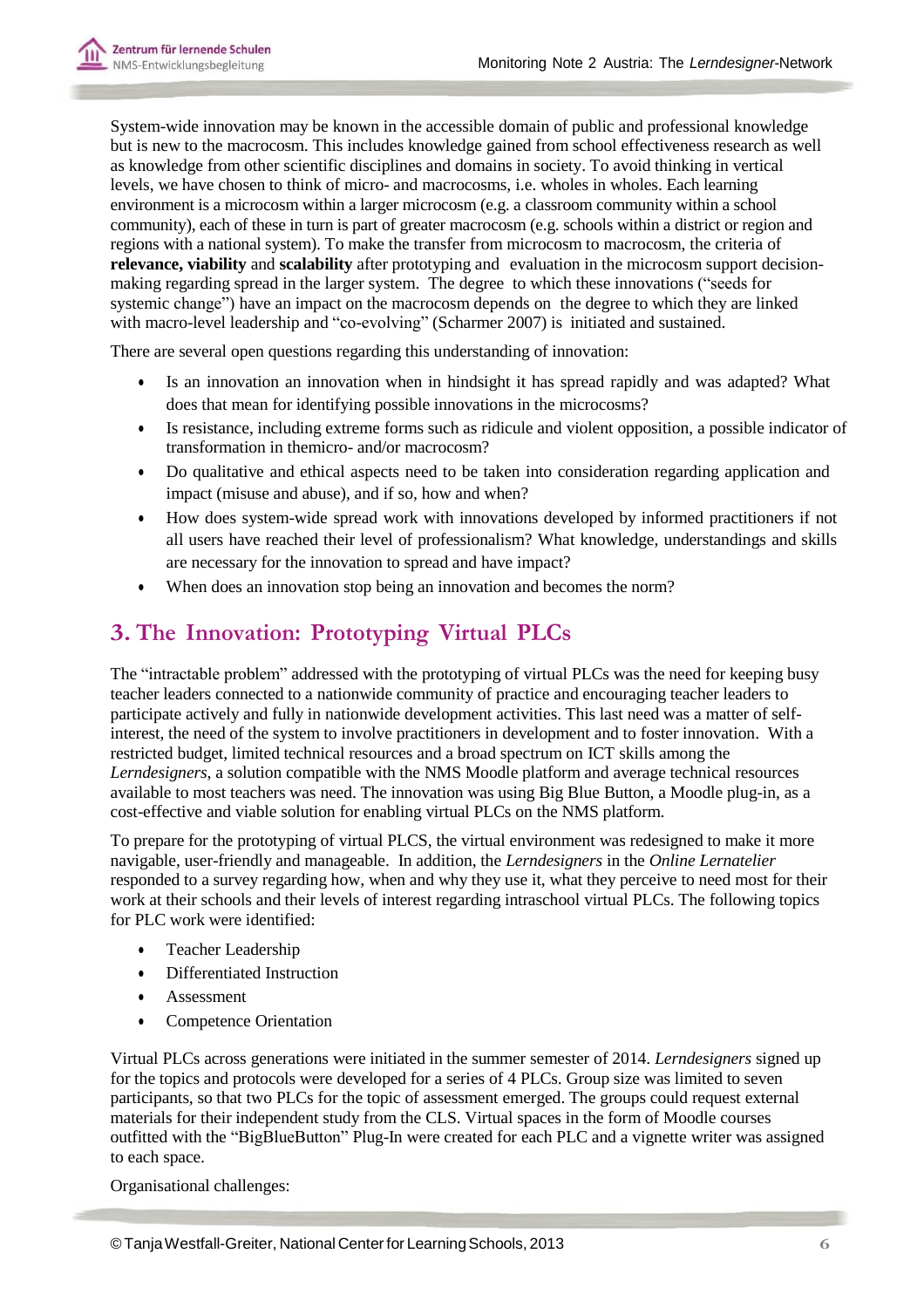

- Registering for or requesting a virtual room for intra-school PLC work requires clear and simple processes.
- Initial start-up benefits from external help, both in establishing communication among the members and in providing technical support for new users. Busy teachers from different schools with different timetables may have difficulty finding appointments for their virtual meetings.

Technical challenges:

- The BigBlueButton Plug-In does not operate smoothly, depending on the technical resources of the individual participant. The benefit of having a single virtual space with all needed infrastructure (virtual meeting room, forum, resources) does not necessarily outweigh the technical restriction s of this Moodle solution.
- The digital skills of teachers may vary widely, posing challenges for virtual communication.
- Online meetings slow down conversation, which for some was a hindrance and for others an advantage.

The vignettes captured during the prototyping reveal the virtual PLC work as powerful for adult learning. They reveal palpable moments of silence when a group generated new knowledge or insights, as well as intensive knowledge sharing and calibrating practice. The natural diversity of the groups allowed for collegial coaching. Critical moments accompanied by strong emotions were also captured. Occasionally, members were disappointed by colleagues' lack of professionalism; ideally, they became role models for others. Equally important, the benefits and challenges regarding the technical solution were captured as experiences: participants frustrated by broken audio connections, coping with restricted communication in the virtual environment and challenges faced by those in the facilitator role.

The results of a post-prototype survey were clearly positive; the participants valued the PLC work despite technical difficulties and felt that it supported them in their professional development. Based on the request of the participants, the virtual spaces remain open so that they can continue to meet together. These spaces are not monitored by the CLS in any way; whether or not they are used depends on the PLC members. Some of the assessment PLC group members continued their development work over the summer and met face-to-face.

The prototyping was successful in that the CLS established processes and technical solutions for "Virtual PLC On Demand." *Lerndesigners* can request a PLC room at any time, as well as support from the CLS for exploring their questions. When issues emerge in the forums in the *Online Lernatelier*, CLS staff sometimes recommends that a group form a PLC and offer their support. This integration of virtual PLC work is just becoming established, in the transition phase from prototype to standard.

# <span id="page-7-0"></span>**4. Vignettes as an Evaluation Tool**

The focus of evaluation was participants' experience regarding the technology itself and their learning in alignment with the question, How do the learners experience the learning trajectory of the environment? To explore how *Lerndesigners* experience the learning trajectory of online PLC-work, we adapted and applied the vignette methodology as an evaluation tool for innovative learning environments. The vignette methodology was initially developed to conduct foundational research into the experience of learning in a nation-wide grant-funded research project at the University of Innsbruck (Schratz et al 2012). The research was presented for the first time to an international audience at the ICSEI Conference 2013 in Chile. In the symposium, Michael Schratz, Tanja Westfall-Greiter and Johanna F. Schwarz presented and explored the methodology with discussants Lorna Earl and Louise Stoll. The question of how lifeworld can be sensitively researched to gain insights into adult learning raised by Earl during the symposium was of particular relevance to the *Lerndesigner*-Network in Level 2 of ILE Phase 3. As Lorna Earl noted at the symposium, innovation is highly contextualized, small-scale and messy. The need to understand what is going on in an innovation is essential, as is understanding its impact – in particular before it is scaled up or spread. High-quality tools are needed for this endeavour.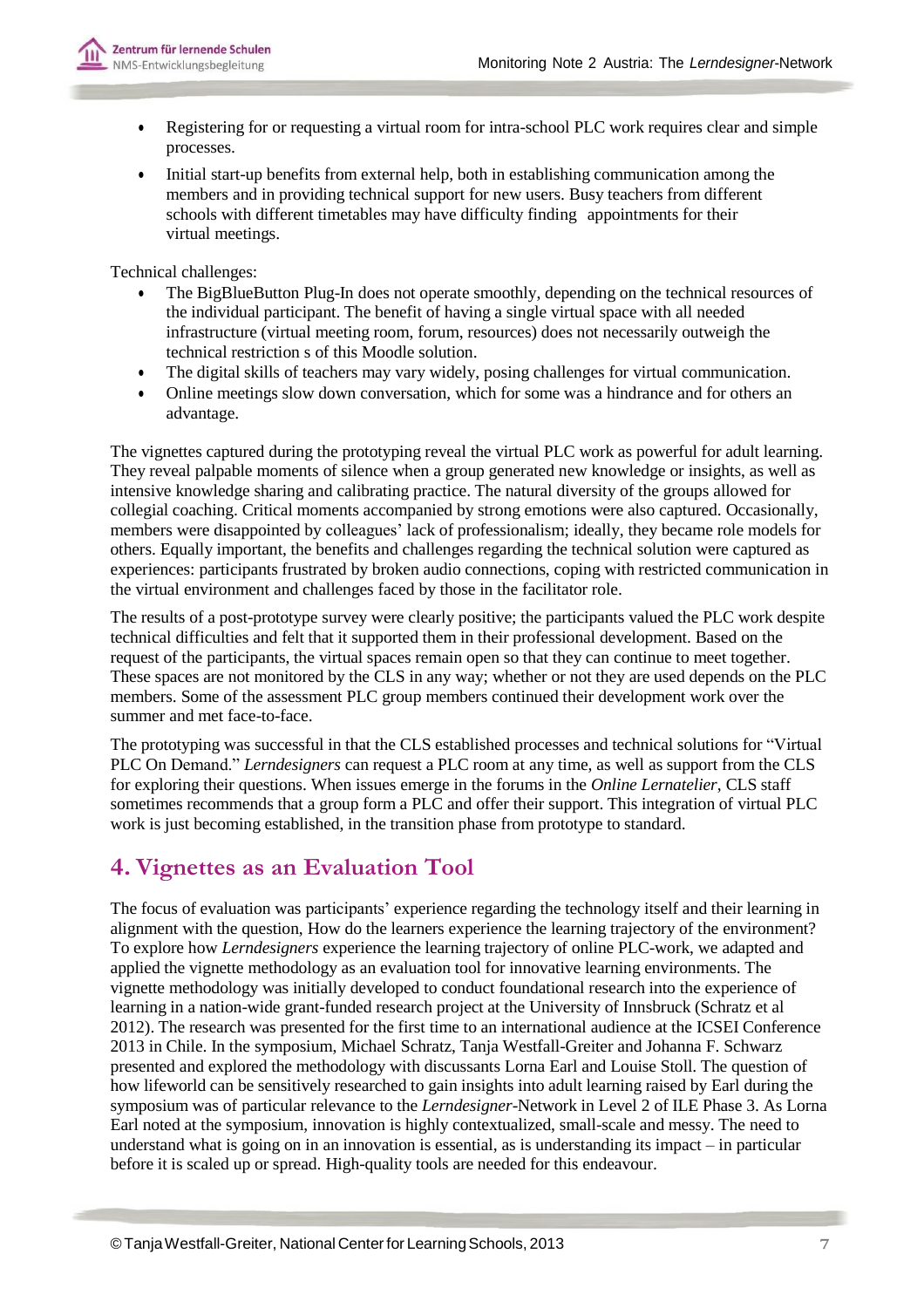Vignette writers, all CLS staff members, were assigned to each virtual PLC and co-experienced in the innovation, i.e. in the virtual PLC meetings, protocolling their experiences of the experiences of the participants. They then captured the experience in writing by drafting vignettes and sending them to the subjects for validation. The revised vignettes were polished in writing workshops in the vignette writer team and finalised.

The vignettes were coded according to PLC, vignette number and date. For example, "TLS1 V3 20140512" refers to the PLC on Teacher Leadership, Session 1, Vignette 3 in the session and the session date. Names are changed to ensure the actors are anonymous. Each PLC is assigned a letter and names are derived from the letter, e.g. "A" generates names such as Anne, Adele, Andy. This strategy for anonymising was taken directly from the research methodology at the University of Innsbruck.

The prototyping of vignettes as an evaluation tool for innovation has shown that vignettes are an appropriate method for accessing and capturing learners' experience. It is however an expensive evaluation tool; One hour of co-experiencing results in two to three vignettes and each vignette requires approx. five work hours. In addition, vignette writers must be trained in advance. This cost is however defensible in relation to the type and quality of data. In this case, vignettes provided not only rich data on the innovation but also on other innovations in the broader context.

Vignettes as an embedded tool can help innovators adapt the innovation while it is happening; in this trial the CLS was able to quickly respond to factors hindering the innovation, including technical solutions and support as well as providing support related to the topics PLCs were dealing with. In addition, vignettes reveal participants' innovations in the innovations. Several incidents of proactivity on the part of the participants to solve problems as they occurred in the innovation were captured in the vignettes; in other words, the participants were innovators in the innovation and their solutions were helpful in optimizing virtual PLC work for the future. One such example is the use of alternative virtual meetings spaces and Skype when the BigBlueButton Plug-In did not work for all the PLC members.

Like any research project which is driven by questions constructed by the researchers, innovators' evaluation questions (in this case the learning experiences and technological issues) direct the attention of and influence the co-experiencing of the vignette writers. The greatest strength of vignettes as an evaluation tool is that they provide multiple perspectives from inside the innovation and constitute a narrative of events over time.

Nonetheless, vignettes alone are not enough; post-pilot feedback from participants in the form of a simple survey about the overall experience was also necessary in this project (but relatively cheap) to ensure that data on the impact of the innovation on all participants was captured. The questionnaire contained ten questions, most of which were related to technical details to assess the technology solution in relation to users' digital skills. Two questions focused on learning – to what degree the PLC fostered professional learning and whether or not the participants would participate again. Two-thirds of the participants would join a virtual PLC again, provided that the technical problems were resolved or at least reduced. The information gained through the questionnaire has helped the technical support member of the team to improve the virtual environment and support participants before the start of the PLCs to ensure they have adequate digital skills and digital technology conditions for participating with ease.

Regarding the method, there was initially concern that it would be difficult for vignette writers to coexperience in a virtual environment, where the perception of body language and facial expressions are highly restricted. In one session, where the audio also failed, the vignette writer was reduced to capturing experiences based on chat entries. Surprisingly, the vignettes were confirmed in the validation process; apparently the pathic elements of human communication can be sensed with very little information. In this case, the intensity and speed of chat entries, the use of capital letters and symbols in the entries as well as the degree to which mechanics were ignored during the heat of discussion were all indicators of the emotionality and passion of the participants.

Vignette writers need (and want) training in the method, in particular in how to co-experience in the field and protocol this experience as it occurs. Acute perception, openness and writing ability are important skills for this evaluation method. Some vignette writers in this pilot noted that they also needed support to "get the vignette right" because they tended to be analytical and interpret abstractly what was occurring,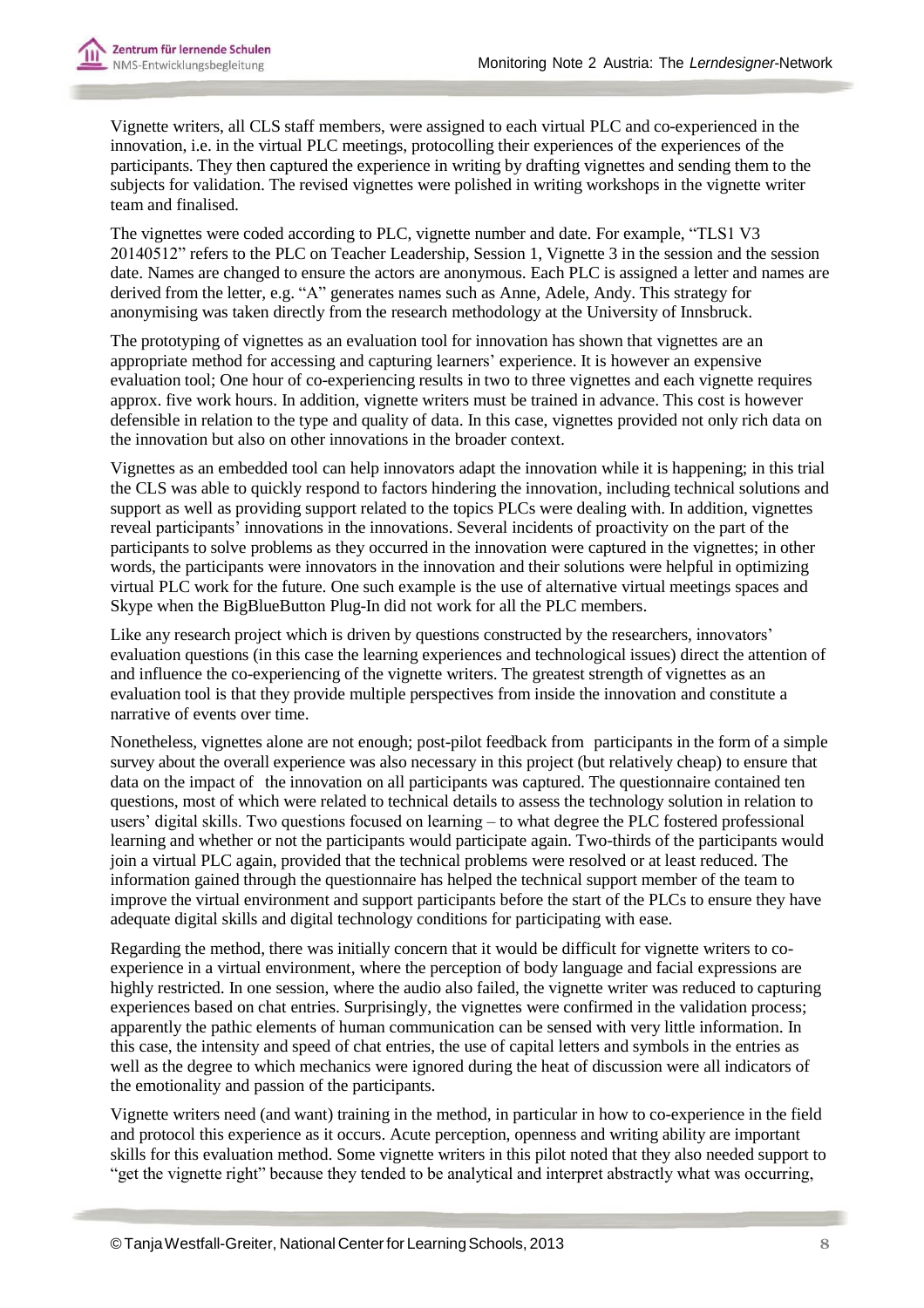often due to old habits of classroom observation and teacher evaluation. Vignettes should capture the experience as vividly as possible but not provide analysis, so that they remain open to the interpretation of the innovators themselves. Coaching throughout the process proved important to ensure that vignettes were focused on capturing and re-creating the experience rather than explaining or drawing conclusions.

The validation of vignettes with the participants is useful but not absolutely necessary; it is itself an intervention for the participant and participants might reconstruct the experience rather than support the vignette writer in recreating what was protocolled. Nonetheless, vignette writers found the validation helpful, particularly regarding choice of words to capture the emotionality of the moment. The following is an example:

#### Dear Helga,

Re: Vignette 1: well captured. You mirror the situation at my school and my position perfectly. Please use "furious" rather than "frustrated".

Further, innovators – in this case the CLS as the initiator of virtual PLCs – need know-how to synthesize the data in vignettes. Vignette-driven conversations with innovators are key for ensuring that the vignettes are a valuable source of data for evaluation. Based on the work of Michael Kahlhammer (2012), the CLS is continuing to develop vignette driven conversations for evaluators and innovators to work with vignettes as an embedded tool. Evaluators, who may be internal or external or the vignette writers themselves, lead conversations with innovators to facilitate insights and decisions both during and post-prototyping. These conversations are driven by the vignettes and the success criteria related to the "intractable problem" laid out by the innovators for prototyping. Questions include:

- What strikes you in this vignette?
- Where do you sense resonance? Irritation?
- What does the vignette reveal in regards to the intention of the innovation?
- What does this mean for the innovation?

An alternative to vignette-driven interviews is also vignette readings done by evaluators. In this case, evaluators would provide written readings of the vignette(s) focused on the evaluation questions posed by the innovators and provide these as interim reports to the innovators.

The CLS has identified several open questions regarding vignettes as evaluation tool:

- What is the best method mix for an adequate and accurate evaluation?
- Is there a (more) cost-effective way to access learning experiences? How can vignette evaluation be streamlined without sacrificing quality?
- Who should synthesize data? When? How?
- What do innovators need to work with the vignettes as sources of data? Would guided conversations with the vignette writers be useful? Would readings from the vignette writers be a further source of useful data?
- If the evaluation questions direct the attention of vignette writers, what do the vignette writers perceive? What do they overlook?

#### <span id="page-9-0"></span>**Sample Vignettes**

The following vignettes are samples from the pilot. Vignettes are thick descriptions of experiences captured through co-experiencing. As such, they reveal the richness and complexity of each of the experiences. Emotions related to coping with challenges and technology) as well as reflexions on teachers' own practice are revealed. The question of what is being evaluated through the vignettes depends on the evaluation questions of the innovators. In this case, the question for rapid innovation was focused on the technical functioning of virtual PLCs. However, insights can also be gained regarding innovations being undertaken by *Lerndesigners* and transformation processes in the micro- and macrocosms involved in the reform context in which the innovation is embedded. This "surplus" in the vignettes is the result of the "surplus" in experience resulting from the phenomological approach underlying vignette evaluation.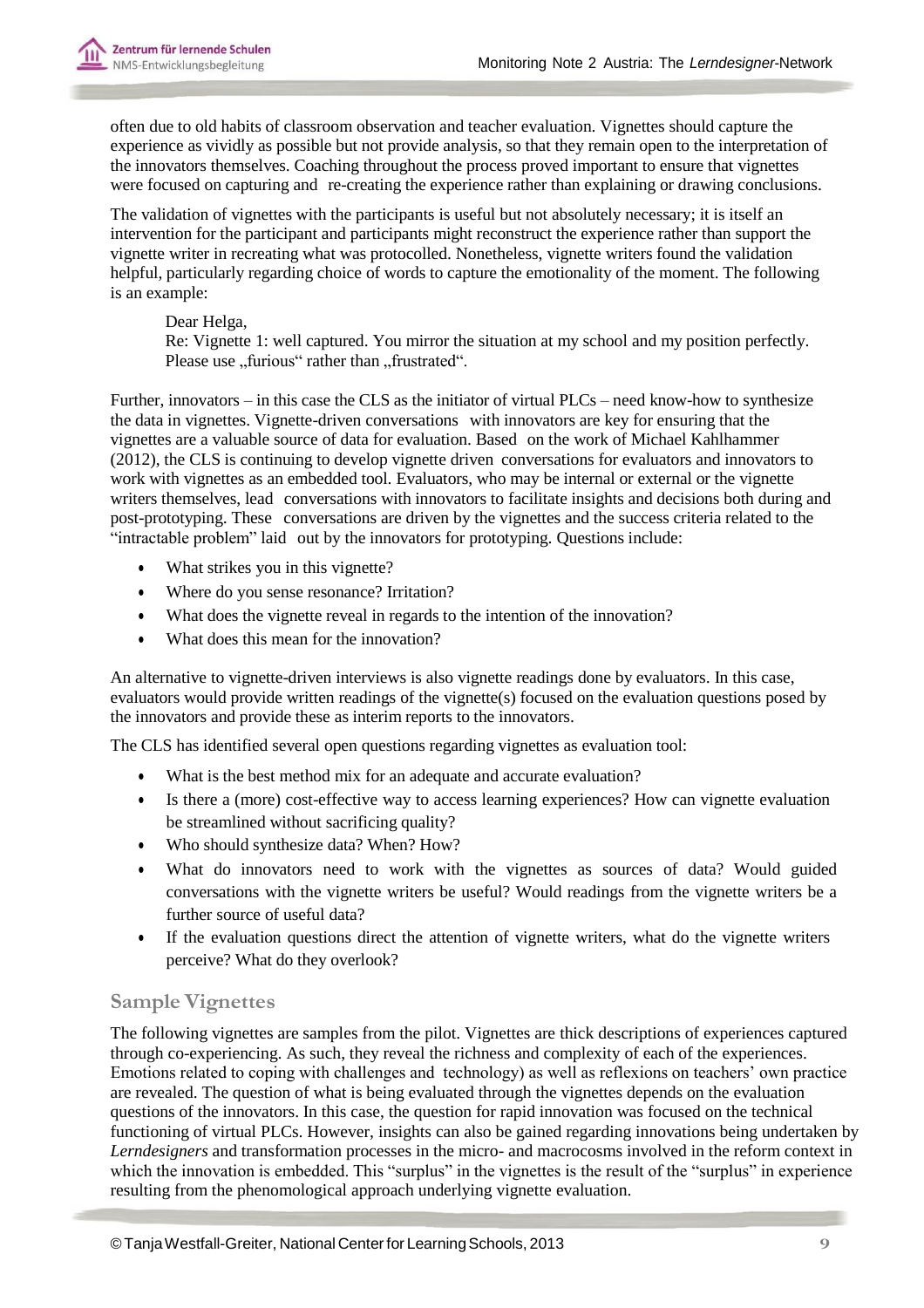

#### **We never thought about it**

Linda, Leyla and Lucy are having a lively discussion about Marzano's scales and Webb's Depths of Knowledge model. Laura, who hasn't yet worked with the tools, is listening in attentively. "I've been off a few times with my selection of a task," says Lucy, "Afterwards you realise that, but mistakes happen." "Inventing them myself is a real challenge for me and it's hard work," pipes in Leyla. "Yes, we're not used to thinking about scales. We didn't used to question that," replies Lucy. After a pause Leyla says, "Now we're discovering what was missing with all the examples and what we never bothered with. We never required students to think, that's what I realise." "Exactly, and with listening and reading skills we went at it strategically, we never thought about it," says Lucy. "That's the truth," she adds after a brief pause. "Yes, that's the truth," reinforces Leyla. There is silence. Each seems to be trying to catch up with her own thoughts. In her function as facilitator Laura gently interrupts the hush in the room: "Yes, is there anything else?" (LB1 HV4 20140602)

#### **Quite hard work**

This time everyone has found their way into the virtual classroom and all of the microphones work. Tara greets everyone and asks them to mute their microphones. She got this tip from the introduction to Big Blue Button and is passing it on the others. Tara wants to begin with clarifying what Teacher Leadership means for each of the colleagues. After she asks the group the question, she leans back and waits. A certain insecurity with the new, unfamiliar medium fills the room. The technical support person suggests to Tara that she call on each by name to respond. Tara sits up straight again and says, "That's a good idea, I'll take over activating the microphones." The way has been cleared for discussion with a minimum of background noise. Tara takes on the facilitator role with bravo and summarises each of the contributions in the chat window while each speaks. The insecurity seems to have disappeared. "Quite hard work," she says at the end, "leading a discussion, keeping an eye on each person and the microphones and at the same time making notes isn't easy." (TLS1 V2 20140512)

#### **I can't hear you**

Once again Karoline can't hear anything! Why isn't this thing working? This technology is so frustrating. She can see Kathrin, the facilitator, but she can't hear anything. The vignette writer enters the room just as Karoline is taking a deep breath and enters into the chat box: "Nice to see you, but I can't hear you!" There is a long wait in the silence. Two minutes later, which feels like 10 minutes, the vignette writer types in the chat box, "Karoline, I see that you can't hear anything. Is that right?" There really is someone out there! Karoline types, "Unfortunately I can't even hear you today." Tips for setting up the audio on her computer appear in the chat box, but that doesn't help at all. "Checked everything, everything on! But I can't hear you." Long minutes of waiting. Where is everybody? Are they doing the session using audio? After three long minutes, a message comes again from the vignette writer. "Dear Karoline, this is just a bummer! So we'll type in the essential ideas hear in the chat!!!!" Thank God! Full of relief, Karoline types her response quickly. "Okay, sorry!" (KO V1 20140519)

#### **Wrestling with competence**

Finally it gets going! The facilitator enters the questions the group had agreed upon for this session in the chat box. Karoline starts to type in the chat box right away. After all, she did her "homework" and read the recommended literature and thought through the ideas. Vonken's ideas about competence resonated with her. She sends the part one of her text, because her contribution would be too long otherwise. "My definition of competence at the moment is Vonken's: Competence and acting are closely related and that one can learn to deal with complex actions. That every human being is basically able to act competently…" and types on to complete her full chain of thought. In the meantime, a colleague enters a short message. Finally the last part from Karolina appears in the chat box: "...that one can support the development of competent action." Yikes! So many typing mistakes in the first text block! It doesn't matter – what counts is the exchange. The facilitator probes. "Karolina, so you think that everyone can act competently?" While Karolina responds, the facilitator tries to find common denominators in the entries. Then Karolina's response appears in the chat box: "Yes, I believe that if someone has the intention of acting, then he hast o/wants to act, depending on his current knowledge, his experiences and his understandings." Another colleague wants to know whether Karolina thinks that every competence is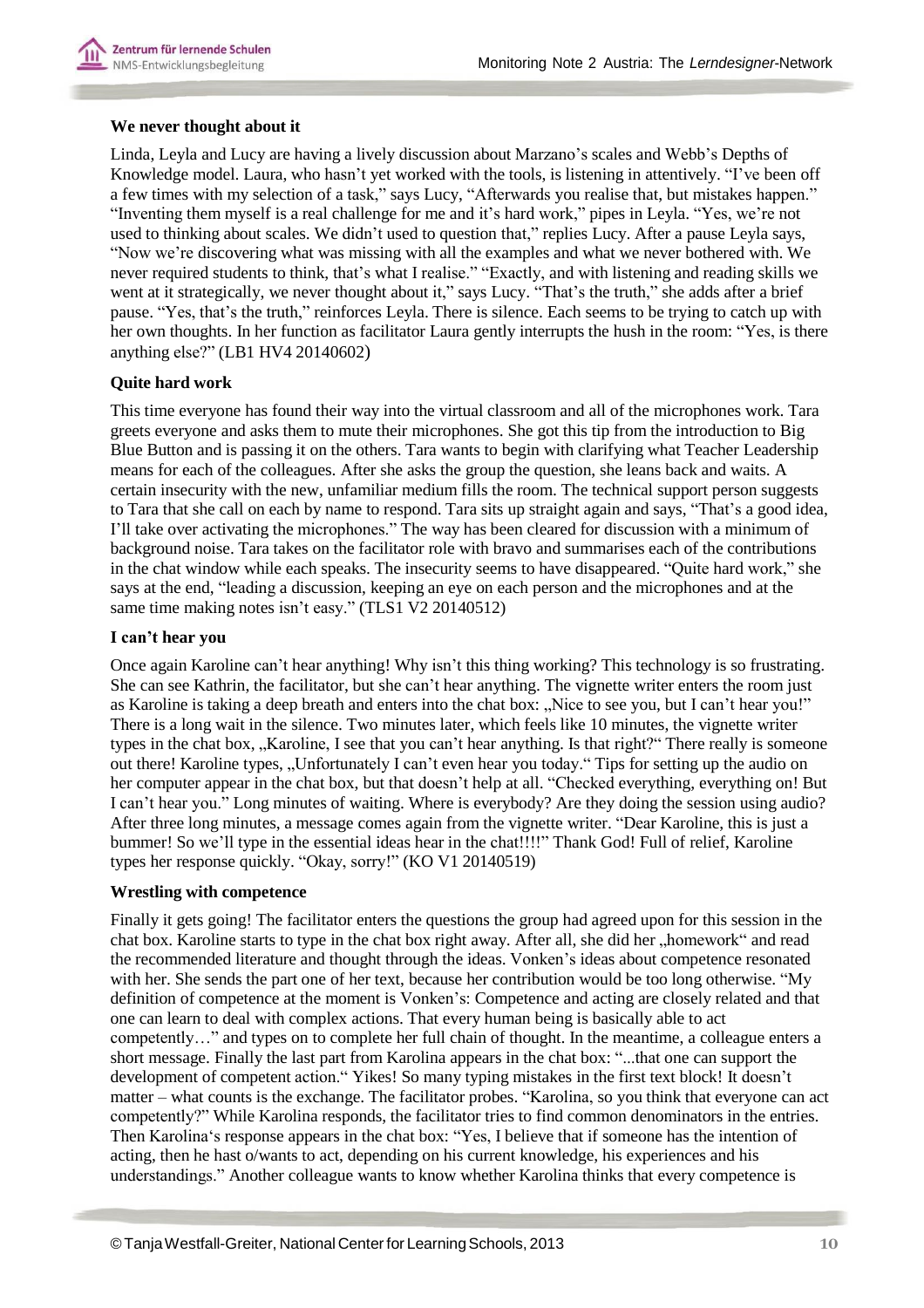complex. Hmm. Is every competence complex or not? What would Vonken say? She types: "What Vonken with his definition of competence made me think about was his assumption that competence itself can't be trained, but rather that in situations one creates opportunities for competence to develop." A long pause. Is everyone speechless again? And then a flood of entries appear. One colleague asks a question about another aspect. It is so wonderful to see this discourse. Whether the others have read the literature as well? Karolina is excited about her definition, but at the same time she has the feeling that she is the only one who prepared for the session. (KO 20140519 V2)

#### **Anne wants answers**

Anne is furious. Everyone else in the PLC is reporting that although "teacher leadership" isn't part of their school vocabulary, the role of teacher leaders is nonetheless central. Neither is true for her school. Her principal delegates responsibilities when there is need. There is even constant fluctuation in their School Development Team! How did she become a *Lerndesigner*? She just happened to be in the principal's office when the form arrived to register a *Lerndesigner* and got the job. She wants to know if teacher leaders also have authority so they can, for example, call team meetings. And she also wants to know what benefits others see in their teacher leader roles and who would put themselves through all of that under the given circumstances. Actually she's not really thinking about teacher leaders in general; she's really thinking about herself at her school. Anne is growing impatient. She wants answers to the question of what processes are necessary to introduce teacher leaders in a school. (TLS1 V3 20140512)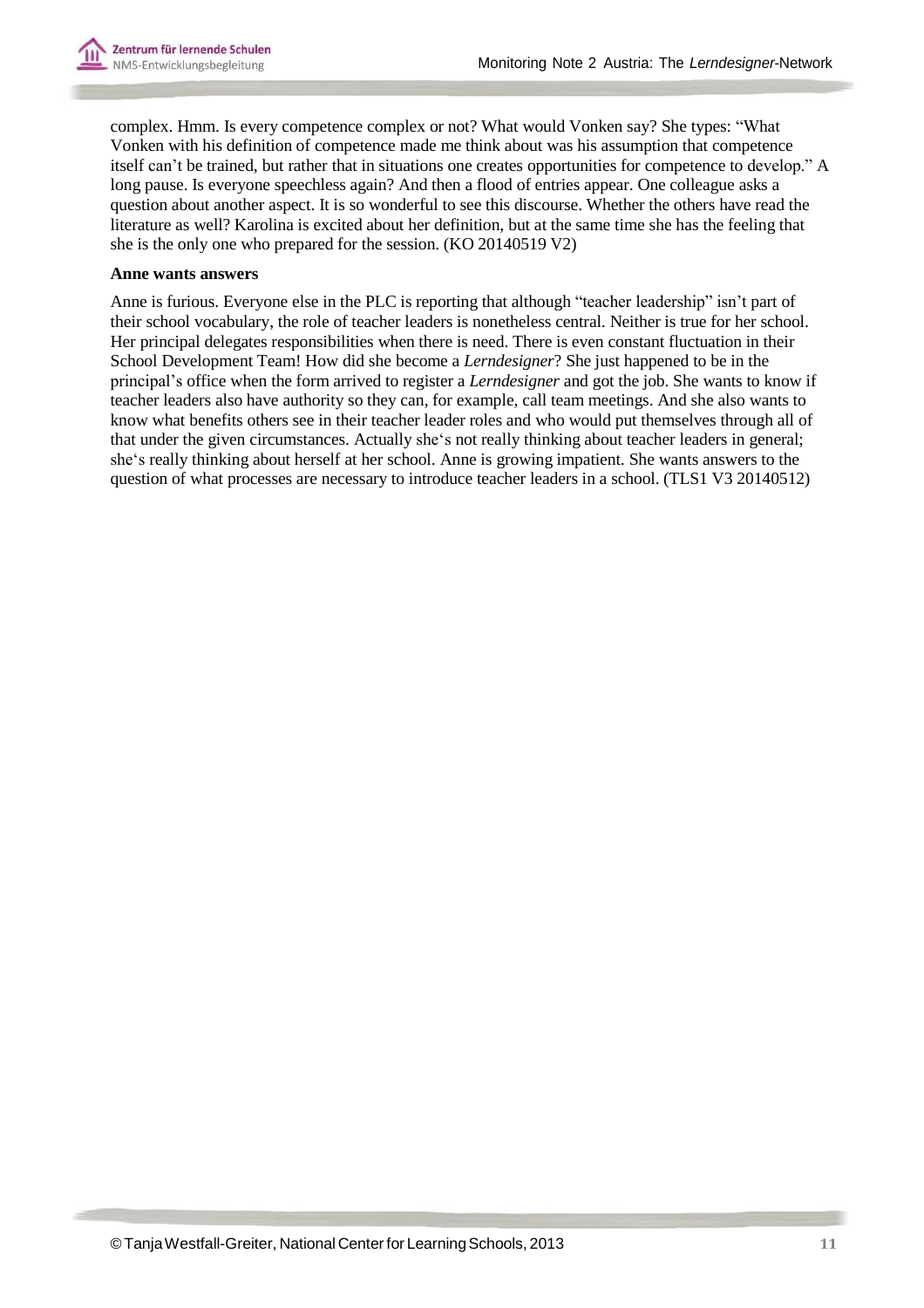# <span id="page-12-0"></span>**5.Impact and Outlook**

As mentioned earlier, the Virtual PLC prototype has been modified and optimized and is currently in the transition from prototype to standard. The goal in the current school year is to integrate virtual PLC work in the *Lerndesigner* community as a part of the "way we do things around here."

Because of who was involved in the PLCs (teacher leaders/change agents) and the issues they addressed, the resulting collection of vignettes has become a valuable source for system development beyond the evaluation of the innovation. Not only do the vignettes reveal how the participants were experiencing the virtual PLC work but also how the school reform and their roles as teacher leaders affect them and their schools. As a result, some vignettes have been provided to the Ministry as evidence of barriers to change and successful change strategies occurring through the work of change agents. Insights gained into development processes regarding assessment may become important in the near future, as plans are currently in the pipeline to reform assessment policy. It is important to note that this secondary use of the vignette data is only possible if and when the vignettes are anonymised and the identities of participants in the PLCs are protected.

Vignette evaluation is part of a curriculum innovation project in the current school year as part of IMST (Innovation in Math, Science and Technology), an organisation in the Austrian system focused on fostering innovation in the classroom. A further project is being considered on the district level, with the goal of training vignette writers who then provide vignettes to schools for self-evaluation related to their school development plans required by the School Quality (SQA) initiative recently mandated. An international symposium regarding vignettes as research, evaluation and mentoring tool is being planned for June 2015 at the University of Innsbruck.

Finally, participation in ILE Phase 3 has been very fruitful for the CLS. The access to experts on innovation and evaluation and networking with other countries that ILE enabled has made a significant contribution to the development of the CLS and its projects.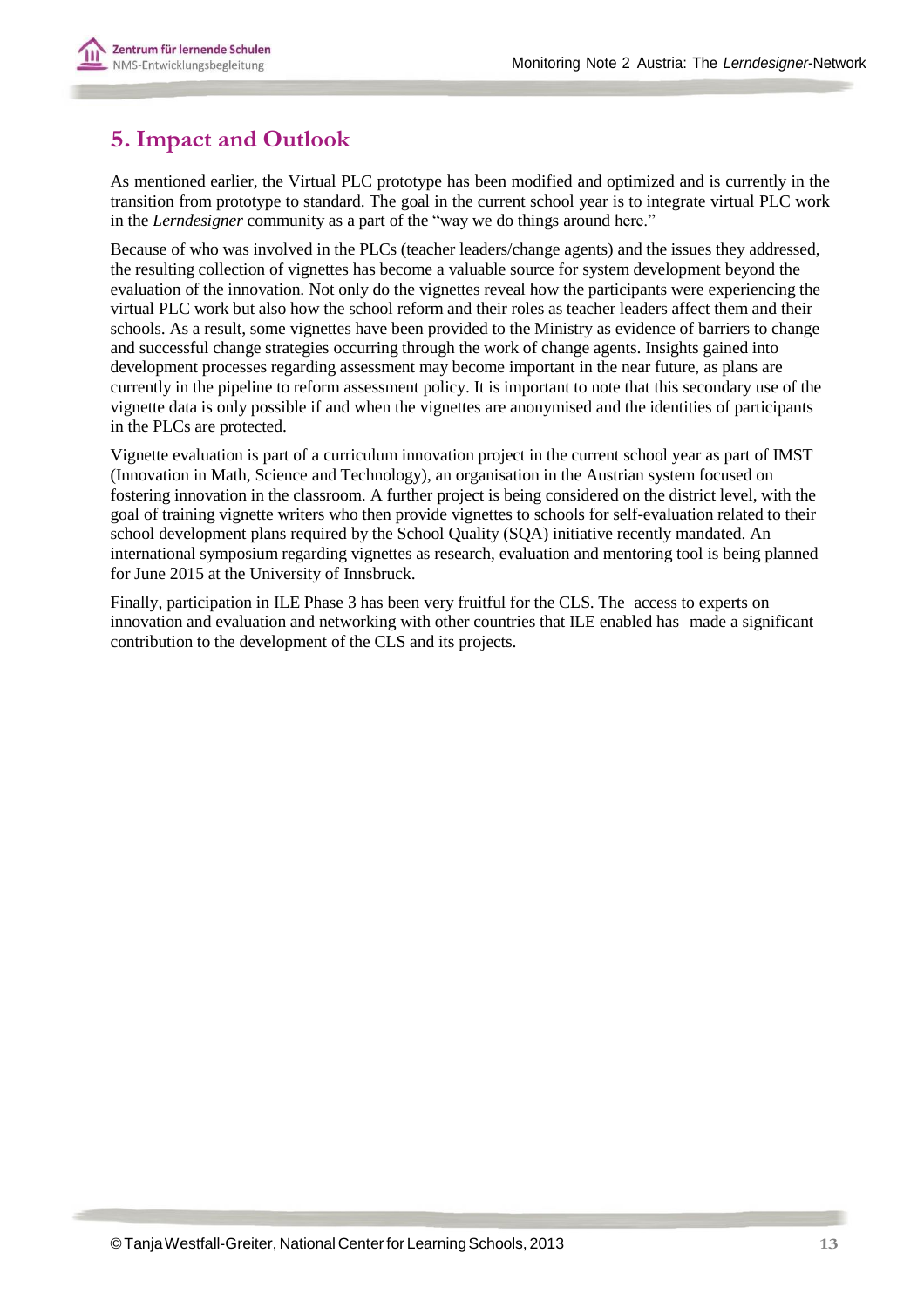# <span id="page-13-0"></span>**Selected Literature**

- Department of Education and Early Childhood Development, Victoria, Australia[,](http://www.education.vic.gov.au/school/teachers/support/Pages/innovatehere.aspx?Redirect=1) <http://www.education.vic.gov.au/school/teachers/support/Pages/innovatehere.aspx?Redirect=1>
- DuFour, R. & Eaker, R. (1998). *Professional Learning Communities at Work: Best Practices for Enhancing Student Achievement.* Solution Tree.
- DuFour, R. (2002). The Learning-Centered Principal. In: *Educational Leadership*, Vol. 59/8, p. 12-15.
- Earl, L. & Timperley, H. (2014). Evaluative Thinking for Successful Educational Innovation: Paper for the OECD ILE Project presented at the ILE-Coordinators' Meeting in Paris ond June 20th, 2014.
- Hannon, V. (2007). 'Next Practice' in Education: A Disciplined Approach to Innovation, London: Innovation Unit. URL[:](http://www.innovationunit.org/sites/default/files/Next%20Practice%20in%20Education.pdf) <http://www.innovationunit.org/sites/default/files/Next%20Practice%20in%20Education.pdf>
- Hannon, V. (2013). Leadership for System Transformation. Keynote at the Barcelona International Conference on Learning Leadership, Barcelona, Spain, December 2-5, 2013.
- Hannon, Patton & Temperley, 2011, "Developing an Innovation Ecosystem for Education", p. 18, URL[:](http://www.innovationunit.org/sites/default/files/Developing%20an%20Innovation%20Ecosystem%20fo) [www.innovationunit.org/sites/default/files/Developing%20an%20Innovation%20Ecosystem%20fo](http://www.innovationunit.org/sites/default/files/Developing%20an%20Innovation%20Ecosystem%20fo) r%20Education\_Cisco-IU\_1.pdf
- Hargreaves, D.H. (2003) Education Epidemic: Transforming secondary schools through innovation networks.. London: DEMOS. URL: <http://demos.co.uk/files/educationepidemic.pdf>
- Jackson, D. & Temperley, J. (2007). From professional learning community to networked learning community. In: Stoll, L. & Seashore Louis, K. (Eds.) *Professional Learning Communities: Divergence, Depth and Dilemmas*. Maidenhead: Open University Press. pp. 45-61.
- Kahlhammer, M. (2012.) "Mittendrin, statt nur dabei". Vignetten als Klangschalen des Lernens zur Professionalisierung im Rahmen von Lernateliers. *Erziehung und Unterricht*. 9/10. pp. 902-907.
- Kahlhammer, M. (2012a.) "Mittendrin, statt nur dabei". Vignetten als Klangschalen des Lernens zur Professionalisierung im Rahmen von Lernateliers. *Erziehung und Unterricht*. 9/10. pp. 902-907.
- Kahlhammer, M. (2012b). *Lernateliers als professionelle lerngemeinschaften: Die wahrnehmungen und einschätzungen der beteiligten lerndesigner zur eigenen, gemeinsamen und systemischen professionalisierung im pahmen von lernateliers der entwicklungsbegleitung der neuen mittelschule* (Master thesis). Pädagogische Hochschule St. Gallen.
- Lave, J & Wenger, E. (1991). *Situated Learning: Legitimate Peripheral Participation.* Cambridge: Cambridge University Press.
- Lortie, D. C. (1975). *Schoolteacher. A Sociological Study*. Chicago: University of Chicago Press.
- Lyn, L. (1997) Innovation And The Public Interest in Altshuler & Behn, D. (eds) Innovation Challenges, Opportunities, and Dilemmas in American Government: Brookings Institute.
- Office of Innovation and Improvement, U.S. Dept of Educatio[n,](http://www2.ed.gov/about/offices/list/oii/about/definition.html) <http://www2.ed.gov/about/offices/list/oii/about/definition.html>
- Scharmer, C. O. (2011). Leading from the Emerging Future: Minds for Change Future of Global Development. Keynote at Federal Ministry for Economic Cooperation and Development, Berlin, November 13, 2011.
- Schley, W., Schratz, M., Hofbauer, C. & Westfall-Greiter, T. (2009). Das Konzept der NMS-Entwicklungsbegleitung als Transformationsprozess. *Erziehung und Unterricht* 7/8, pp. 686-696.
- Schratz M, Schwarz, J.F. & Westfall-Greiter, T. (2012). *Lernen als bildende Erfahrung: Vignetten in der Praxisforschung*. Innsbruck: Studienverlag.